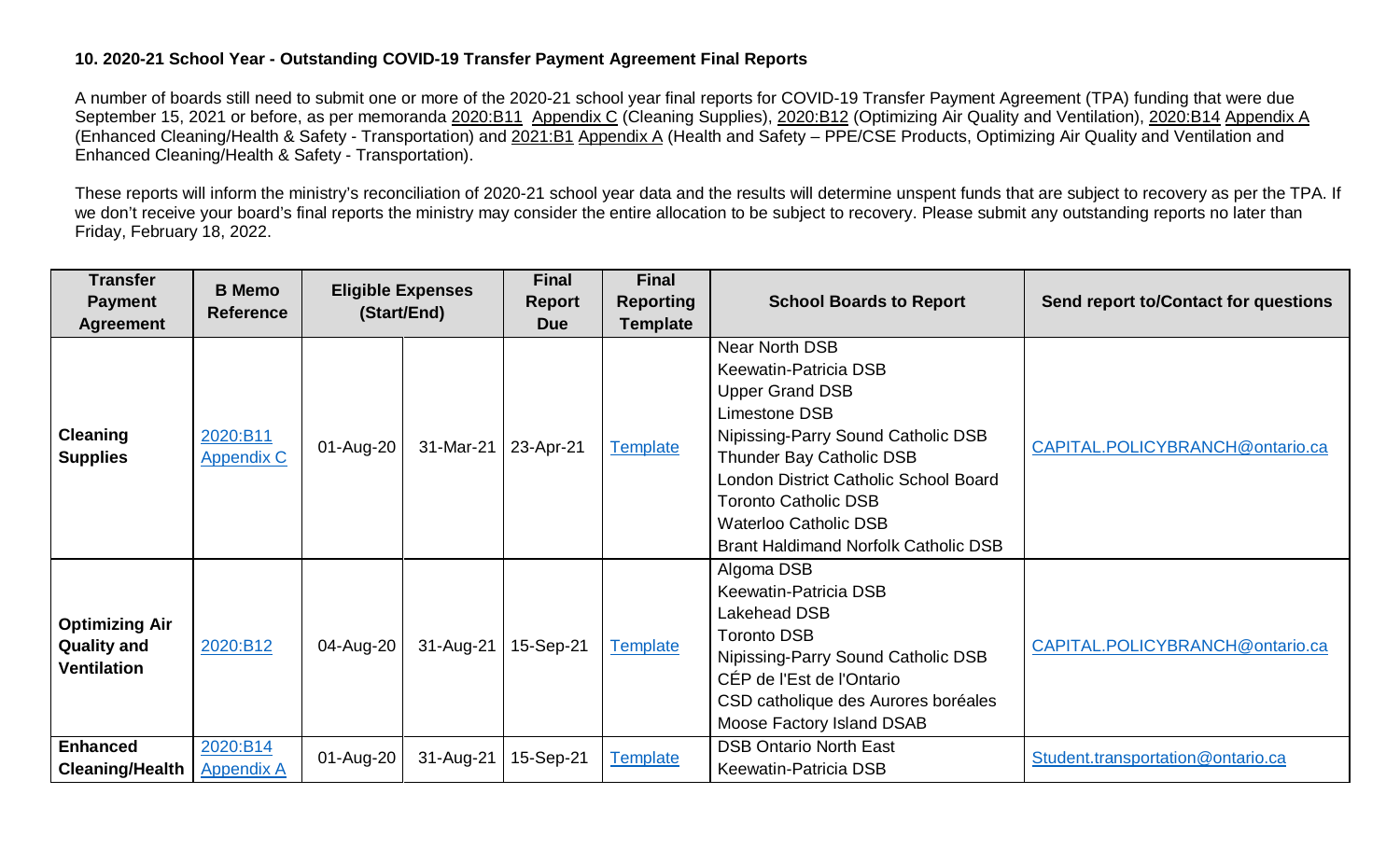| & Safety                            |                              |           |                       |           |                 | Nipissing-Parry Sound Catholic DSB          |                                    |
|-------------------------------------|------------------------------|-----------|-----------------------|-----------|-----------------|---------------------------------------------|------------------------------------|
| (transportation)                    |                              |           |                       |           |                 | Thunder Bay Catholic DSB                    |                                    |
| - Federal Phase                     |                              |           |                       |           |                 | <b>Bruce-Grey Catholic DSB</b>              |                                    |
|                                     |                              |           |                       |           |                 | <b>Toronto Catholic DSB</b>                 |                                    |
|                                     |                              |           |                       |           |                 | <b>Brant Haldimand Norfolk Catholic DSB</b> |                                    |
|                                     |                              |           |                       |           |                 | CSD catholique des Aurores boréales         |                                    |
|                                     |                              |           |                       |           |                 | CS catholique Providence                    |                                    |
|                                     |                              |           |                       |           |                 | <b>DSB Ontario North East</b>               |                                    |
|                                     |                              |           |                       |           |                 | <b>Keewatin-Patricia DSB</b>                |                                    |
| <b>Enhanced</b>                     |                              |           |                       |           |                 | <b>Superior-Greenstone DSB</b>              |                                    |
|                                     |                              |           |                       |           |                 | Nipissing-Parry Sound Catholic DSB          |                                    |
| <b>Cleaning/Health</b><br>& Safety  |                              |           |                       |           |                 | <b>Northwest Catholic DSB</b>               |                                    |
|                                     | 2021:B1<br><b>Appendix A</b> | 01-Aug-20 | $31$ -Aug-21          | 15-Sep-21 | <b>Template</b> | <b>Toronto Catholic DSB</b>                 | Students.transportation@ontario.ca |
| (transportation)<br>- Federal Phase |                              |           |                       |           |                 | <b>Brant Haldimand Norfolk Catholic DSB</b> |                                    |
| $\mathbf{2}$                        |                              |           |                       |           |                 | CSD catholique des Aurores boréales         |                                    |
|                                     |                              |           |                       |           |                 | <b>CS catholique Providence</b>             |                                    |
|                                     |                              |           |                       |           |                 | Moose Factory Island DSAB                   |                                    |
|                                     |                              |           |                       |           |                 | Moosonee DSAB                               |                                    |
|                                     |                              |           |                       |           |                 | <b>Keewatin-Patricia DSB</b>                |                                    |
|                                     |                              |           |                       |           |                 | <b>Lakehead DSB</b>                         |                                    |
| <b>Optimizing Air</b>               | 2021:B1                      |           |                       |           |                 | <b>Toronto DSB</b>                          |                                    |
| <b>Quality and</b>                  | <b>Appendix A</b>            | 01-Feb-21 | $31-Aug-21$           | 15-Sep-21 | <b>Template</b> | Nipissing-Parry Sound Catholic DSB          | CAPITAL.POLICYBRANCH@ontario.ca    |
| <b>Ventilation</b>                  |                              |           |                       |           |                 | Dufferin-Peel Catholic DSB                  |                                    |
|                                     |                              |           |                       |           |                 | CÉP de l'Est de l'Ontario                   |                                    |
|                                     |                              |           |                       |           |                 | Moose Factory Island DSAB                   |                                    |
|                                     |                              |           |                       |           |                 | <b>DSB Ontario North East</b>               |                                    |
|                                     |                              |           |                       |           |                 | Algoma DSB                                  |                                    |
| <b>Health and</b>                   |                              |           |                       |           |                 | <b>Near North DSB</b>                       |                                    |
| Safety -                            | 2021:B1                      | 01-Aug-20 | 31-Aug-21   15-Sep-21 |           | <b>Template</b> | <b>Keewatin-Patricia DSB</b>                | EDUProcurementReporting@ontario.ca |
| <b>PPE/CSE</b>                      | <b>Appendix A</b>            |           |                       |           |                 | <b>Superior-Greenstone DSB</b>              |                                    |
| products                            |                              |           |                       |           |                 | <b>Lambton Kent DSB</b>                     |                                    |
|                                     |                              |           |                       |           |                 | <b>Toronto DSB</b>                          |                                    |
|                                     |                              |           |                       |           |                 | Durham DSB                                  |                                    |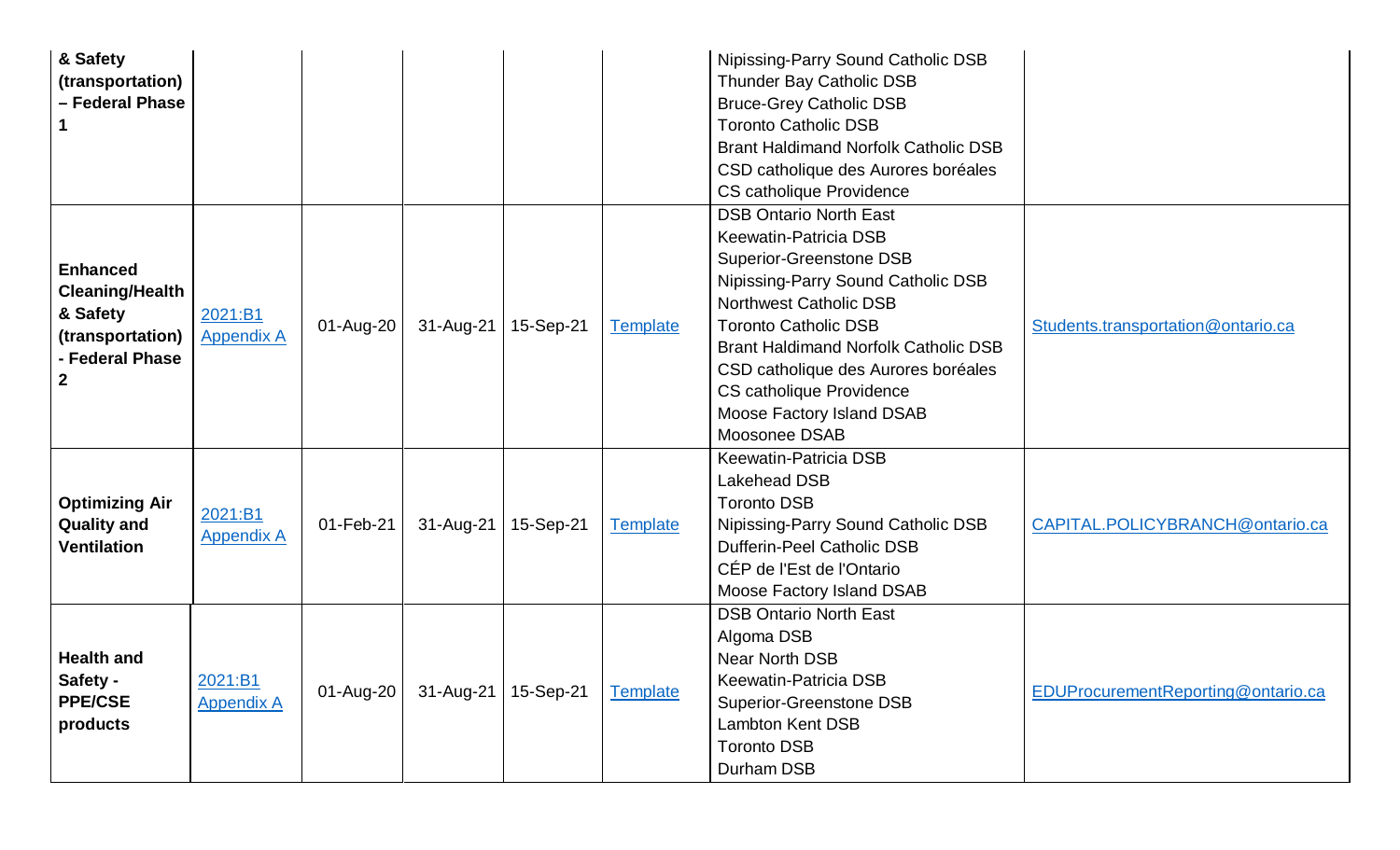| <b>Upper Grand DSB</b>              |
|-------------------------------------|
| <b>Ottawa-Carleton DSB</b>          |
| Nipissing-Parry Sound Catholic DSB  |
| Huron-Superior Catholic DSB         |
|                                     |
| <b>Northwest Catholic DSB</b>       |
| <b>Bruce-Grey Catholic DSB</b>      |
| <b>Toronto Catholic DSB</b>         |
| <b>Dufferin-Peel Catholic DSB</b>   |
| Simcoe Muskoka Catholic DSB         |
| Durham Catholic DSB                 |
| Hamilton-Wentworth Catholic DSB     |
| <b>Waterloo Catholic DSB</b>        |
| CSD du Nord-Est de l'Ontario        |
| CSD catholique des Grandes Rivières |
| CSD catholique Franco-Nord          |
| CS catholique Providence            |
| CSD catholique de l'Est ontarien    |
| Moose Factory Island DSAB           |
| <b>Protestant SSB</b>               |